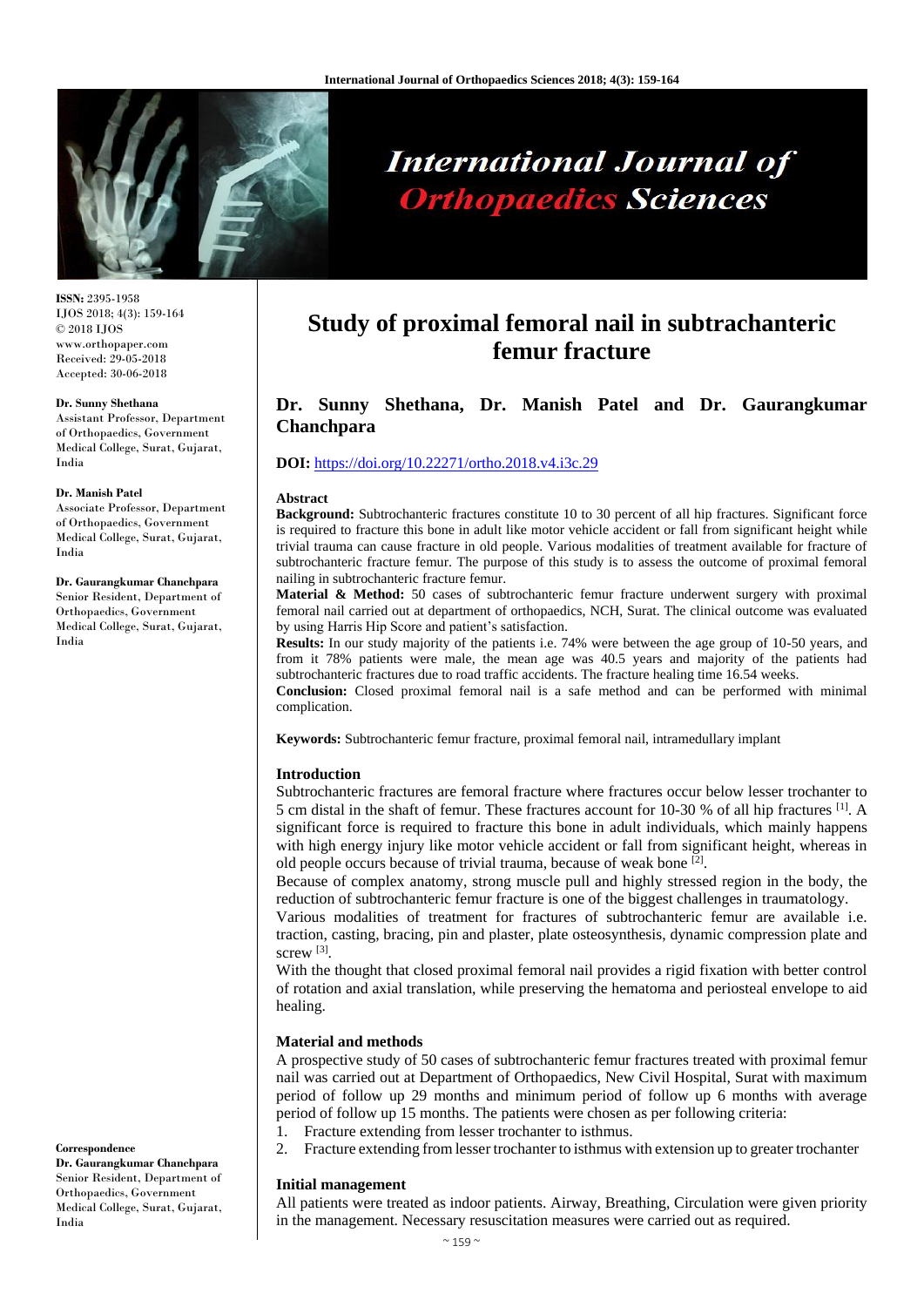The neurovascular status of the injured limb was examined and recorded. A complete systemic examination was carried out. The injured limb was immobilised with Thomas's splint or below knee skin traction. All the patients were given tetanus prophylaxis, analgesics and broad spectrum antibiotics. Open wounds were managed with debridement and aseptic dressing. A hemodynemically stables patient was sent to radiology department. Anteroposterior roentgenogram of hip with femur, pelvis with both hips and anteroposterior and lateral roentgenogram of femur with knee of affected limb were taken. Other investigations were carried out as per need.

In present study, all fractures were stabilized with AO type of proximal femoral nail of stainless steel having proximal diameter of 14 mm. Length of nail was decided preoperatively by measuring the length of femur from the tip of greater trochanter to adductor tubercle of normal limb. In case of bilateral fracture subtrochanteric femur, the length of nail was measured intraoperatively with two guide wires of identical length.

## **Surgical technique**

Patient was operated in supine position on fracture table with perineal support under spinal, general, or epidural anaesthesia. The fracture was reduced by longitudinal traction and limb was placed in neutral or adduction to facilitate nail insertion with heal toe position of feet. Reduction was confirmed under image intensifier in AP and Lateral views. After confirming reduction, the operative part was prepared and draped.

Greater trochanter was palpated between thumb and index finger. Incision was extended 5 cm proximally from the tip of greater trochanter.

Entry point was taken with owl tip of greater trochanter in AP view and midpoint of greater trochanter in lateral view. Guide wire was inserted from entry point and advanced up to lower end of femur. Remaining was done one size greater than the size of nail to be inserted. Proximal part was reamed with 14 mm reamer. After mounting appropriate sized nail in the insertion device, the nail was introduced manually until sufficient depth of insertion was reached, confirmed under IITV.

Drilling and tapping for lag screw was done up to 5 mm from articular surface and lag screw was inserted till subchondral bone was reached. Distal locking was done with a zig in short nails and by free hand technique with the help of IITV in long nails. Zig was removed. Closure of wounds was done and sterile dressing was applied.



**Fig 1**: Instruments Required For Surgery



**Fig 2**: Clinical picture of Entry point



**Fig 3:** IITV image of entry point

## **Postoperative Protocol**

Quadriceps and hamstring strengthening exercises, hip, knee, and ankle mobilization exercises were started from second postoperative day. Sitting was allowed from second day. Dressing was done on second and fifth postoperative day with sterile technique. The patient was discharged after suture removal on about 12<sup>th</sup> day. Some patients were discharged on 5 th day. Patients were advised non weight bearing or walking with the help of crutches or walker if, other injuries did not preclude it.

## **Follow up**

All patients were called for first follow up after 6 weeks, second follow up at 10-12 weeks and after that patients were called for follow up as and when required. During follow up, the patient was examined for pain, swelling, wound condition, tenderness at fracture site, limb length discrepancy and implant impingement or any other complaint, range of movements of hip and knee. The radiological assessment was done, anteroposterior and lateral view of affected limb for callus formation, position of fracture, position of nail and screws Results were assessed on the bases of Harris Hip Score.

#### **Harris Hip Score**

| <b>Results</b> |           |
|----------------|-----------|
| 0-69           | Poor      |
| 70-79          | Fair      |
| 80-89          | Good      |
| $90 - 100$     | Excellent |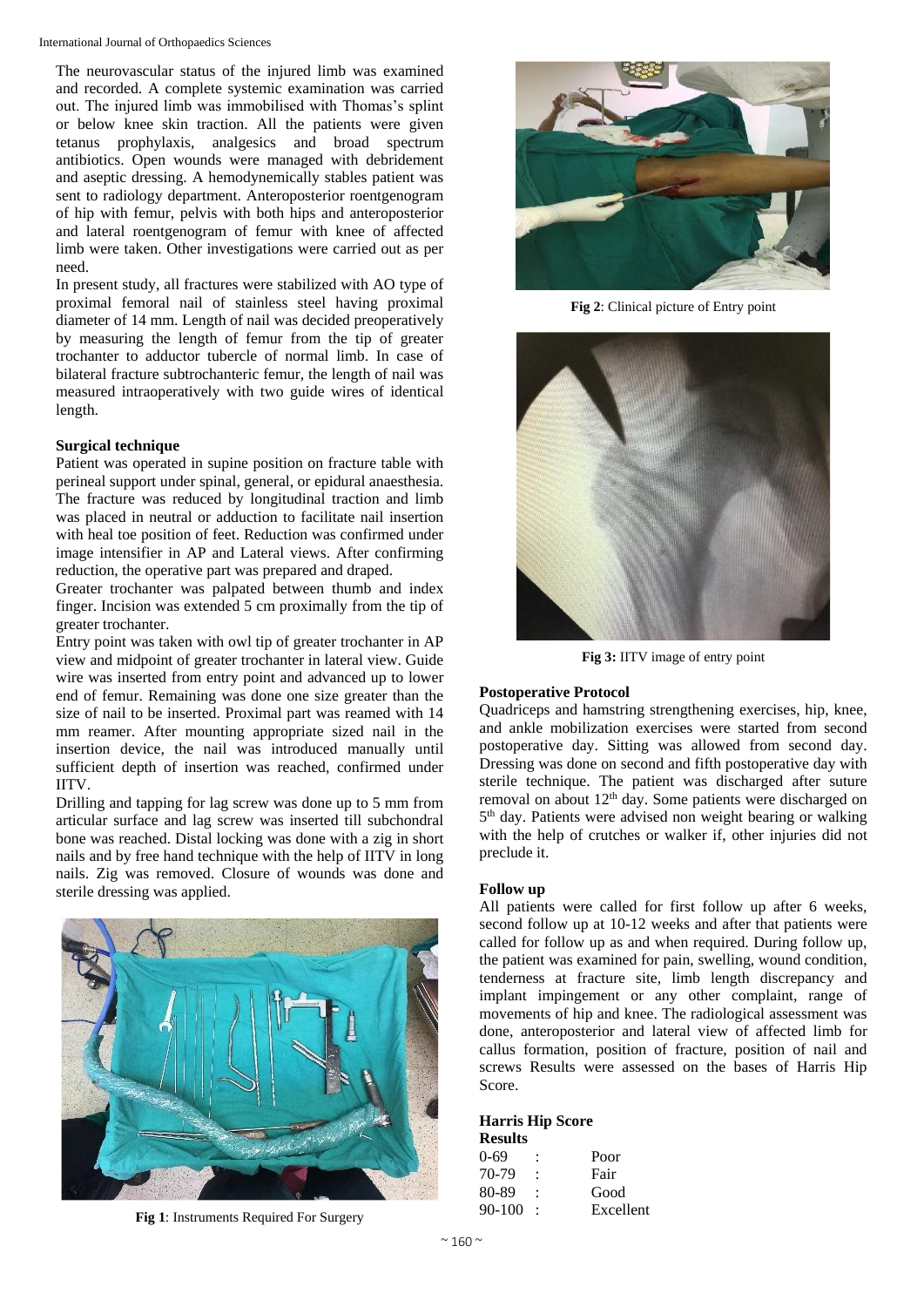#### **Observations & Results**

**Table 1:** The table states distribution of age in present study.

| Age group     | No. of patients | Percentage |
|---------------|-----------------|------------|
| $10-30$ years |                 | 36%        |
| $31-50$ years |                 | 38%        |
| $>50$ years   |                 | 26%        |

**Table 2:** Comparison of percentage of Sex with other studies is shown in the following table.

| <b>Series</b>                            | Male $(\% )$ | Female $(\% )$ |
|------------------------------------------|--------------|----------------|
| Scripta Medica Study 2006 <sup>[4]</sup> | 30%          | 70%            |
| CORR Study 1992 $[5]$                    | 87%          | 13%            |
| Present Study                            | 78%          | 22%            |

**Table 3:** Comparison of mean age with other studies is shown in the following table.

| Series                    | Age range (years) | Mean age (years) |
|---------------------------|-------------------|------------------|
| Scripta Medica Study 2006 | 46-97             | 63.70            |
| CORR Study 1992           | 17-81             | 32.00            |
| Present Study             | 16-85             | 40.50            |

**Table 4:** The following table states comparison of mode of injury in various series.

| Series               | <b>Road Traffic Accident</b> | Fall from height (High velocity trauma) | <b>Other injuries (Trivial Trauma)</b> |
|----------------------|------------------------------|-----------------------------------------|----------------------------------------|
| Scripta Medica Study | 30%                          | 10%                                     | 60%                                    |
| <b>CORR Study</b>    | 70%                          | 07%                                     | 23%                                    |
| Present Study        | 60%                          | 28%                                     | 2%                                     |

**Table 5:** The distribution of fracture pattern according to Seinsheimer's classification is shown in the following table.

| Seinsheimer's classification | No of cases | Percentage |
|------------------------------|-------------|------------|
| Type 1                       |             |            |
| Type 2a                      |             | 4%         |
| Type 2b                      |             | 18%        |
| Type 2c                      |             | 2%         |
| Type 3a                      | 16          | 31%        |
| Type 3b                      | 20          | 39%        |
| Type 4                       |             | 2%         |
| Type 5                       |             | 4%         |

Table 6: The comparison of complications with other studies is shown in following table.

| <b>Series</b>             | Cut through | <b>Infection</b> | Impingement | <b>Others</b> |
|---------------------------|-------------|------------------|-------------|---------------|
| Scripta Medica Study 2006 | 8%          | 4%               | 6%          | 3.6%          |
| <b>CORR Study 1992</b>    | 9%          | 0%               | 9%          | 5%            |
| <b>Present Study</b>      | 2%          | 2%               | 2%          | 2%            |

#### **Results at Final Follow Up**

**Table 7:** The following table highlights distribution of pain in our study.

| Degree of pain   | <b>Number of fractures</b> | Percentage |
|------------------|----------------------------|------------|
| No pain          |                            | 52%        |
| Slight pain      |                            | 38%        |
| Mild pain        |                            | 10%        |
| Moderate pain    |                            | 0%         |
| Total disability |                            | 7%         |

**Table 8:** Occurrence of limp at final follow up is shown in the following table.

| Degree of limp | No of fractures | Percentage |
|----------------|-----------------|------------|
| No limp        |                 | 76%        |
| Slight limp    |                 | 22%        |
| Moderate limp  |                 | 2%         |
| Severe limp    |                 | 7%         |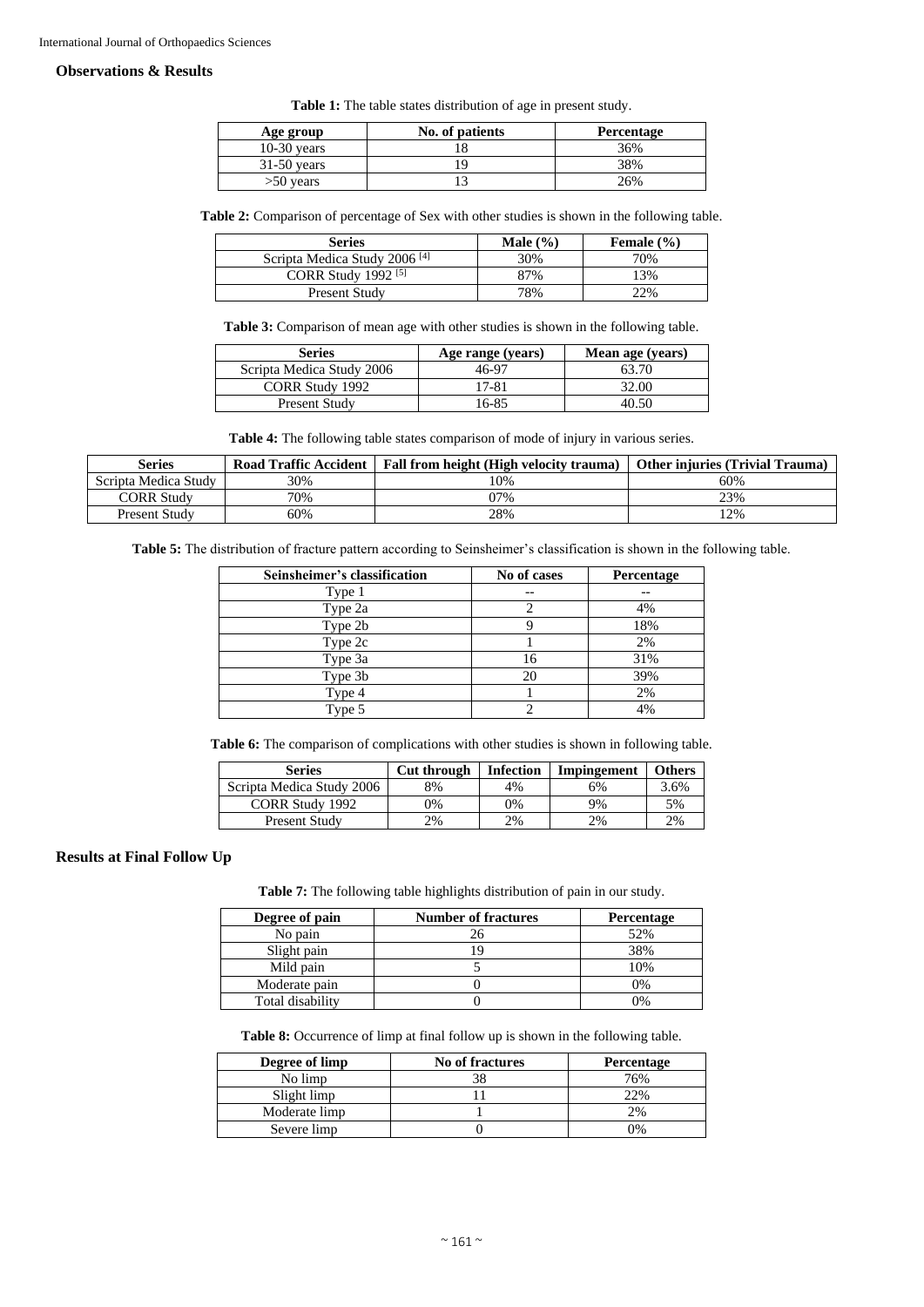#### International Journal of Orthopaedics Sciences

**Table 9:** Walking ability: The walking ability at final follow up is mentioned below.

| <b>Walking ability</b>  | <b>Number of fractures</b> | Percentage |
|-------------------------|----------------------------|------------|
| Walking without support |                            | 80%        |
| Cane for long walk      |                            | 18%        |
| Cane for more time      |                            | 0%         |
| Crutches                |                            | 2%         |
| Not able to walk        |                            | በ%         |

**Table 10:** Distance walked: Walking distance is highlighted below.

| <b>Distance walked</b>               | <b>Number of fractures</b> | Percentage |
|--------------------------------------|----------------------------|------------|
| Unlimited                            |                            | 84%        |
| $6 \, \text{Blocks}(3 \, \text{km})$ |                            | 14%        |
| $2-3$ Blocks $(1-1.5$ km $)$         |                            | 0%         |
| Indoors only                         |                            | 2%         |
| <b>Bedridden</b>                     |                            | $\gamma$ % |

**Table 11:** Stairs climbing: The ability to climb stairs is stated below.

| <b>Stairs climbing</b>      | <b>Number of fractures</b> | <b>Percentage</b> |
|-----------------------------|----------------------------|-------------------|
| Without using railing       |                            | 82%               |
| Normally with using railing |                            | 18%               |
| In any manner               |                            | 0%                |
| Unable                      |                            | 20 <sub>0</sub>   |

**Table 12:** Squatting: The ability to squat is shown in table.

| <b>Squatting</b> | <b>Number of fractures</b> | <b>Percentage</b> |
|------------------|----------------------------|-------------------|
| With ease        |                            | 74%               |
| With difficulty  |                            | 8%                |
| Unable           |                            | 18%               |

**Table 13:** The following table evaluates results of final follow up according to Harris Hip Score.

| <b>Results</b> | <b>Harris Hip Score</b> | No of cases | <b>Percentage</b> |
|----------------|-------------------------|-------------|-------------------|
| Excellent      | $90 - 100$              | 39          | 78%               |
| Good           | 80-89                   |             | 5%                |
| Fair           | 70-79                   |             | 6%                |
| Poor           | 0-69                    |             | 10%               |

Table 14: The comparison of results of various studies according to Harris Hip Score.

| <b>Series</b>             | <b>Score</b> | <b>Result</b> |
|---------------------------|--------------|---------------|
| Present series            | 90.1         | Excellent     |
| $IO$ study $2003$         | 84.6         | Good          |
| Scripta Medica Study 2006 | 80.4         | Good          |

**Table 15:** The following table expresses satisfaction amongst the patients.

|                     | No of patients | <b>Percentage</b> |
|---------------------|----------------|-------------------|
| Fully satisfied     |                | 90%               |
| Partially satisfied |                | 6%                |
| Not satisfied       |                | 4%                |





**Fig 4:** Preoperative **Fig 5:** Immediate Post Operative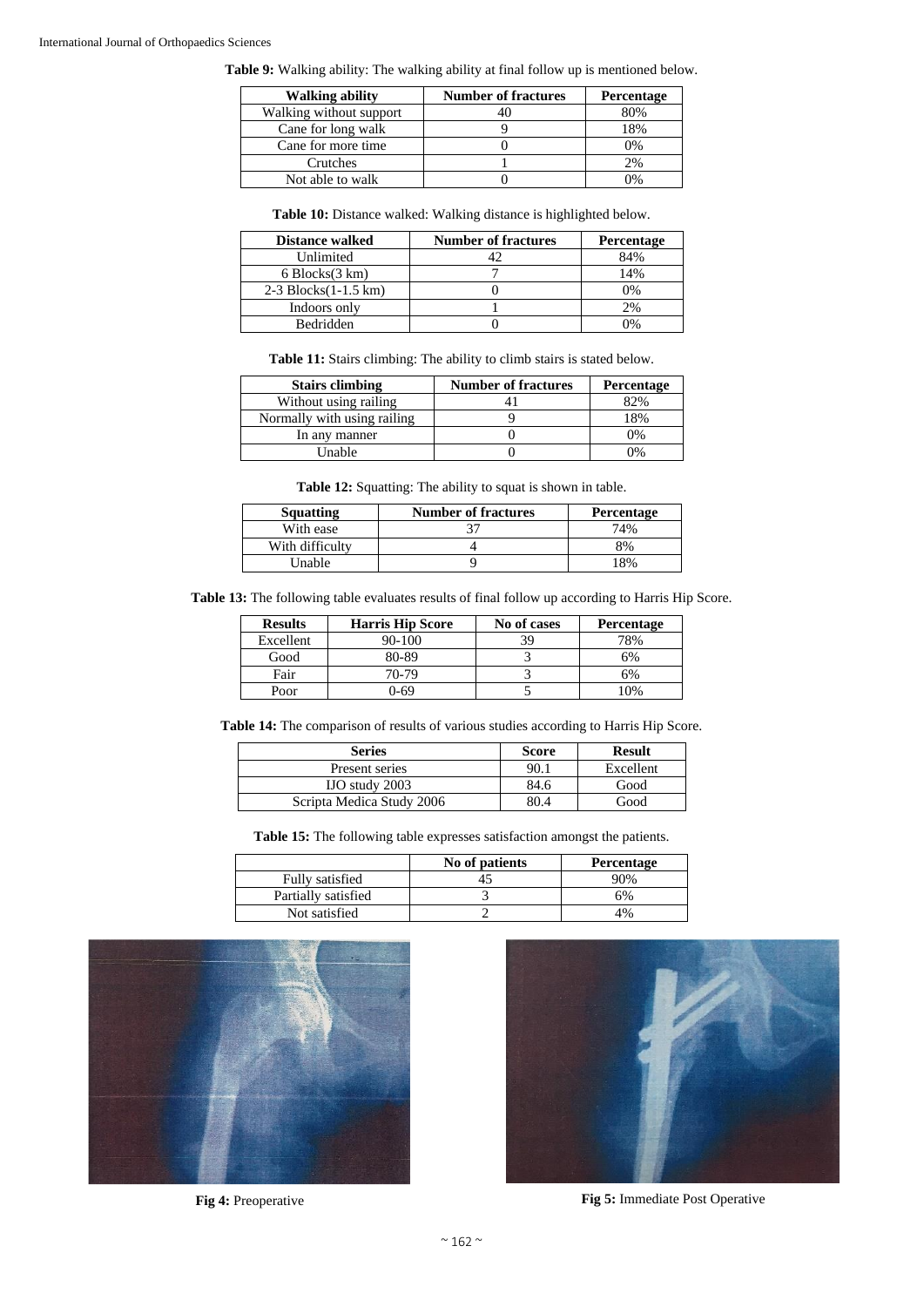

**Fig 6:** Final follow up AP view



**Fig 7:** Final Follow up LATERAL View



**Fig 8:** Final Follow up Clinical Picture 1



**Fig 9:** Final Follow up Clinical Picture 2

#### **Discussion**

Suntrochanteric fractures constitute 10-34% of all hip fractures<sup>[1]</sup>. It has bimodal age distribution. Young patients sustain fractures due to high velocity trauma. Older patients sustain these fractures due to low velocity trauma i.e. house hold fall <sup>[2]</sup>. The high incidence of delayed union, malunion and non-union of fractures has left conservative treatment, as advocated by DeLee *et al*, abolished in modern trauma care. [6] .

We have treated 50 patients with subtrochanteric fractures of the femur by minimal invasive fracture fixation technique using proximal femur nail.

With increasing number of vehicles on road and rapid industrialization number of patients with high velocity trauma is likely to increase. As in our study the most common mode of injury was road traffic accidents (60%) and 28% were due to fall from height (High velocity injury). It was also observed that 88% of patients sustained injury because of high velocity trauma and 12% had low velocity trauma.

Short nails are associated with fracture distal to the implant. [7] .

Though 3 of our patients did not have any complications with short nails. These small numbers of patients are inadequate to draw definite conclusions. Literatures are in favour of using long nail to avoid this complication.

We have followed the Seinsheimer's Classification [8] according to which 31% of patients were of type 3a, 39% of patients were of type 3b, 2% of patients were of type 4, 4% of the patients were of type 5.

Neurological and vascular deficits are unusual with these fractures, unless they are result of penetrating injuries. In the present series none of the patients had neurovascular deficit.

Average size of nail in present series was of 38 cm long and 10 mm thick with minimum size of 34 cm and maximum size of 44 cm. Proximal screw, superior screw (6.4 mm) has average size of 80 mm with minimum size of 70 mm and maximum size of 85 mm. Proximal screw, inferior screw 8 mm has average size of 85 mm with minimum size of 75 mm and maximum size of 90 mm.

Average duration of surgery in our study was 79.41 minutes with minimum number of 60 minutes and maximum number of 90 minutes. Blood transfusion was needed only in 4 patients. This is very much suggestive of advantage of less blood loss due to close technique and speedy procedure.

Jiang LS *et al* did a study on 49 patients with subtrochanteric fractures treated with the long proximal femoral nail <sup>[9]</sup>. They achieved union in all their cases but one case had delayed union. They had no complications like cut out or breakage of the implant. They concluded that long proximal femoral nail is a reliable implant in treatment of subtrochanteric fractures and leads to a high rate of bone union with minimal soft tissue damage.

Daniel FA Menzes *et al* and Axel Gamulin (2005) in a clinical study of 155 consecutive patients treated with proximal femoral nail, reported failure of fixation in 2%, femoral shaft in 0.7%, fixation failures included one cut out, one delayed fracture healing and one lateral displacement of the antirotation screw [10] . We also had similar results in our study. One patient had impingement of the screw heads following controlled collapse and was treated with removal of implant at fracture union and he was symptom free. In the present series 8 % complications were present.

Alvarez et al. <sup>[11]</sup> reported two out of 42 cases that developed infection [12]. In our study, superficial infection was present in 1 patient, which respond to wound care and antibiotics with no sign of osteomyelitis at final Follow up.

In our series, average time to full weight bearing was 8 weeks which is late as compared to the series by Smith *et al* who